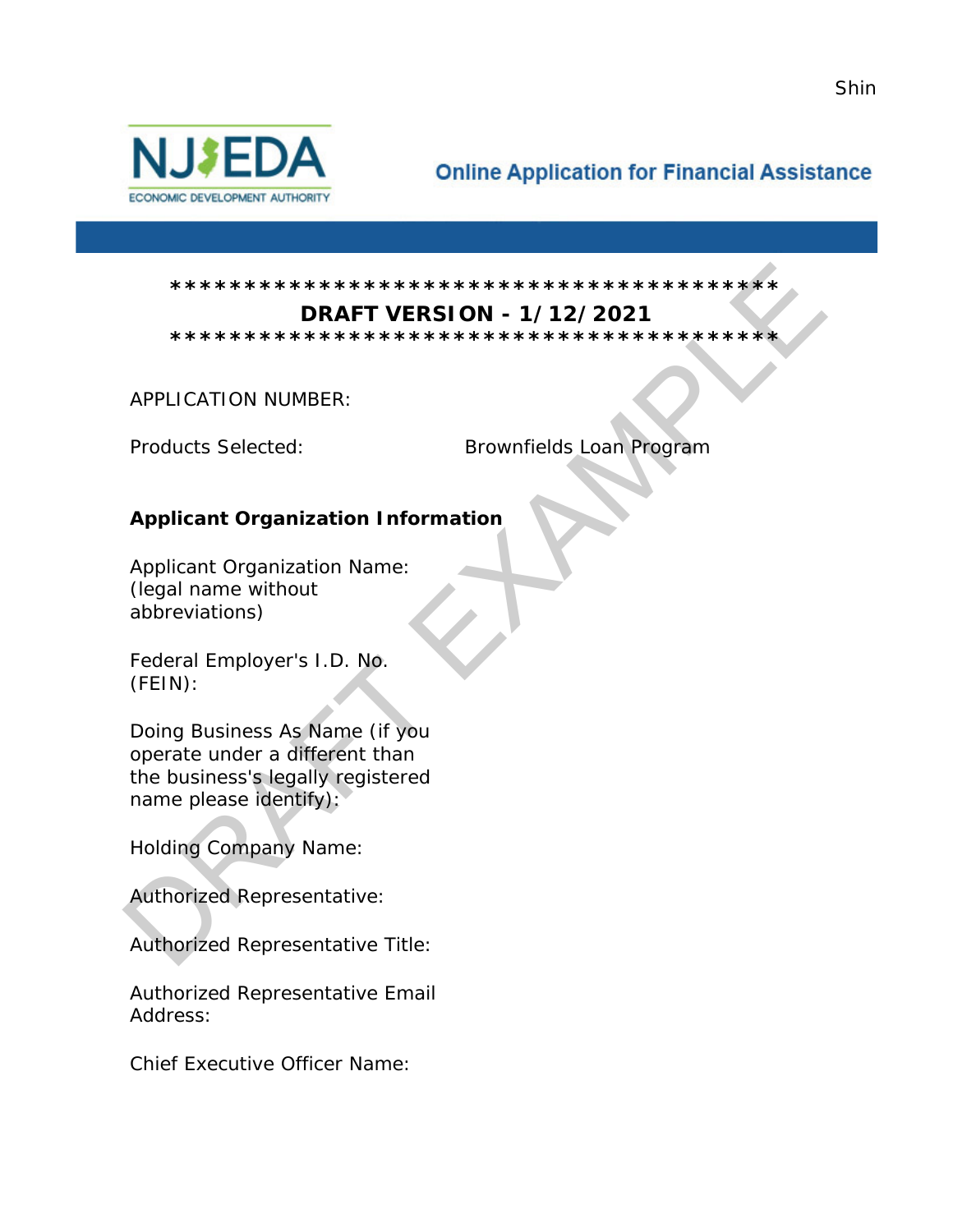Chief Executive Officer Email Address:

Chief Executive Officer Telephone Number:

Is the Organization's address the same as the Contact's address?

County:

Telephone Number:

Website Address:

Number of Employees:

Media Contact Name

Media Contact Telephone **Number** 

Media Contact Email Address

NAICS Number:

(To find this number, look to the federal determination provided when the applicant entity was formed, or visit the following link to determine based upon current business functions, http://www.census.gov/epcd/www/naics.html.) the same as the Contact's<br>
address?<br>
County:<br>
Telephone Number:<br>
Website Address:<br>
Mumber of Employees:<br>
Media Contact Name<br>
Media Contact Telephone<br>
Number<br>
Media Contact Email Address<br>
NAICS Number:<br>
(To find this number

Description of Business:

Year Established:

Ownership Structure:

Other than this application for the Brownfields Loan Program, has the applicant received or applied for any other funding or assistance from the NJEDA, or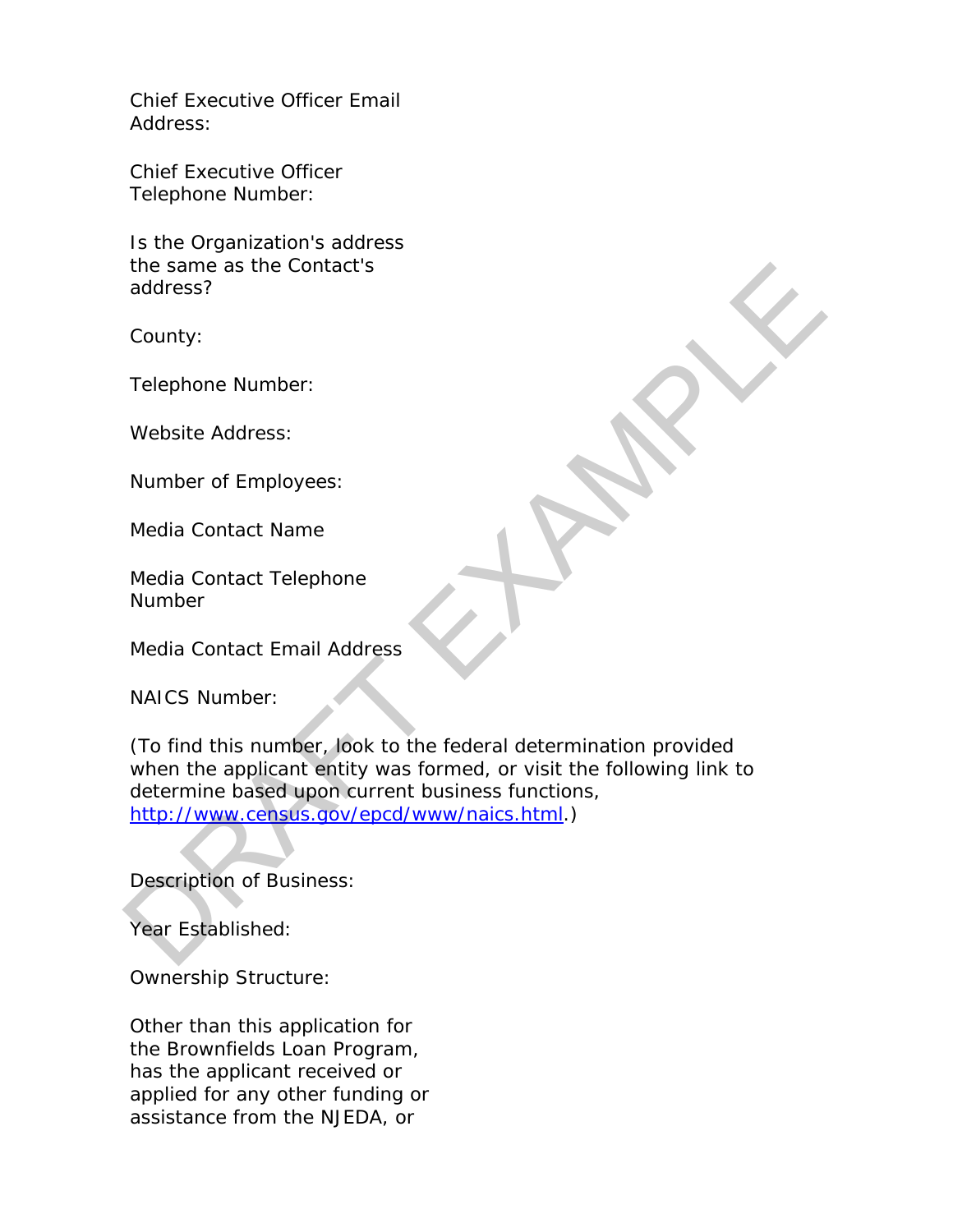other New Jersey State or Federal agencies, that will be used for this project?

Has the project been approved for or received assistance through the NJEDA's Brownfields Site Contamination Reimbursement Program or NJDEP Hazardous Discharge Site Remediation Fund (HDSRF)?

#### **Applicant Type**

Please indicate the type of organization that best describes the applicant: Sue Contamination<br>
Reimbursement Program or<br>
NDEP Hazardous Discharge Site<br>
Remediation Fund (HDSRF)?<br>
Applicant:<br>
Please indicate the type of organization that best describes the<br>
applicant:<br>
Principal Bank Reference Info

# **Principal Bank Reference Information**

#### **Legal Information (if applicable)**

Counsel Firm Name:

Name of counsel to applicant:

Address:

Telephone:

E-mail:

# **Accountant Information (if applicable)**

Accountant Firm Name:

Accountant name:

Address:

Telephone: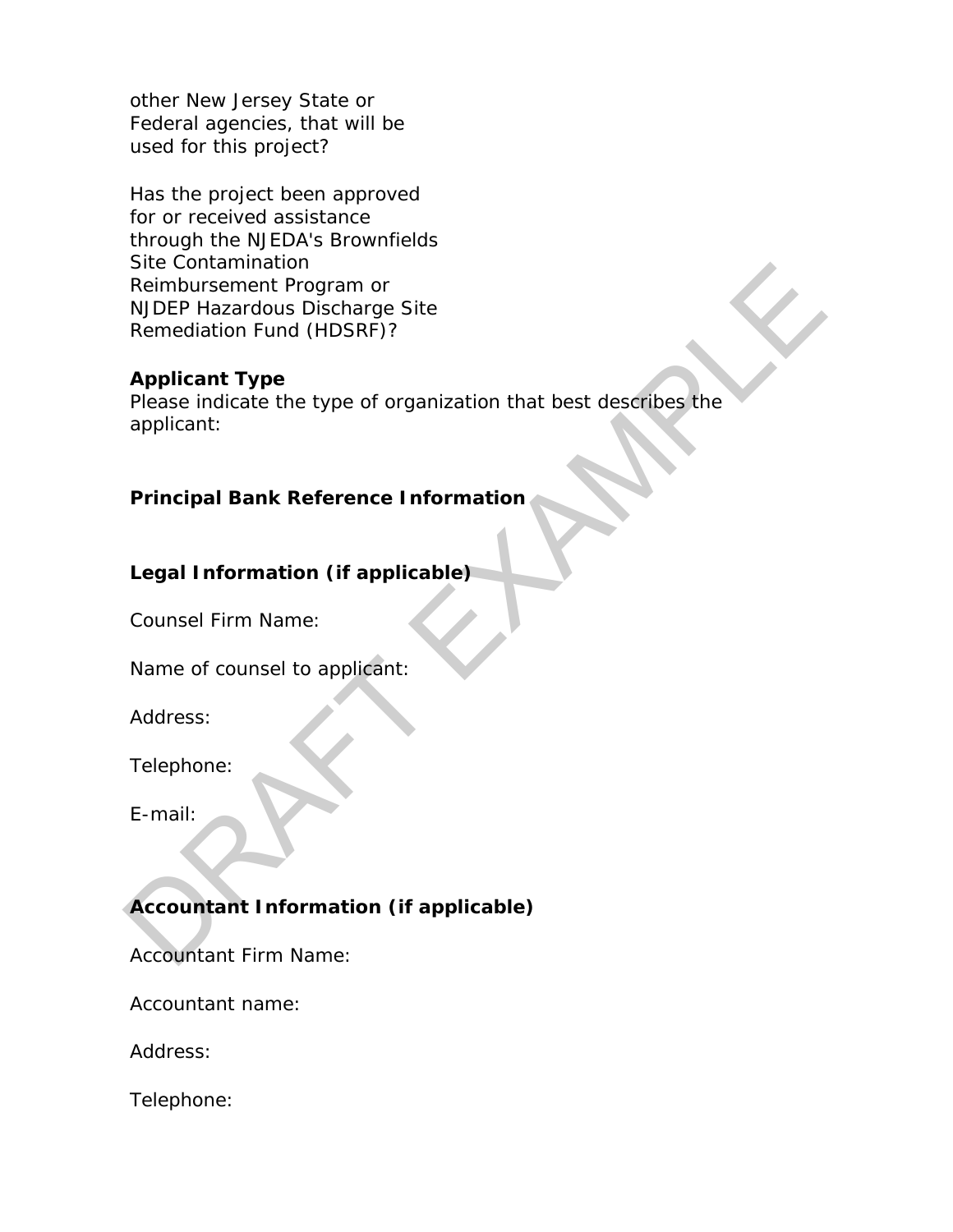E-mail:

# **Consultant Information (if applicable)**

Consultant Firm Name:

Consultant name:

Address:

Telephone:

E-mail:

# **Applicant Contact Information** Consultant name:<br>
Address:<br>
Telephone:<br>
E-mail:<br>
Applicant Contact Information<br>
Salutation:<br>
First Name:<br>
Middle Initial:<br>
Last Name:<br>
Suffix:<br>
Title:<br>
Company:<br>
Mailling Address:<br>
Address Line 2:

Salutation:

First Name:

Middle Initial:

Last Name:

Suffix:

Title:

Company:

Mailing Address:

Address Line 2:

City/Town:

State:

ZIP Code: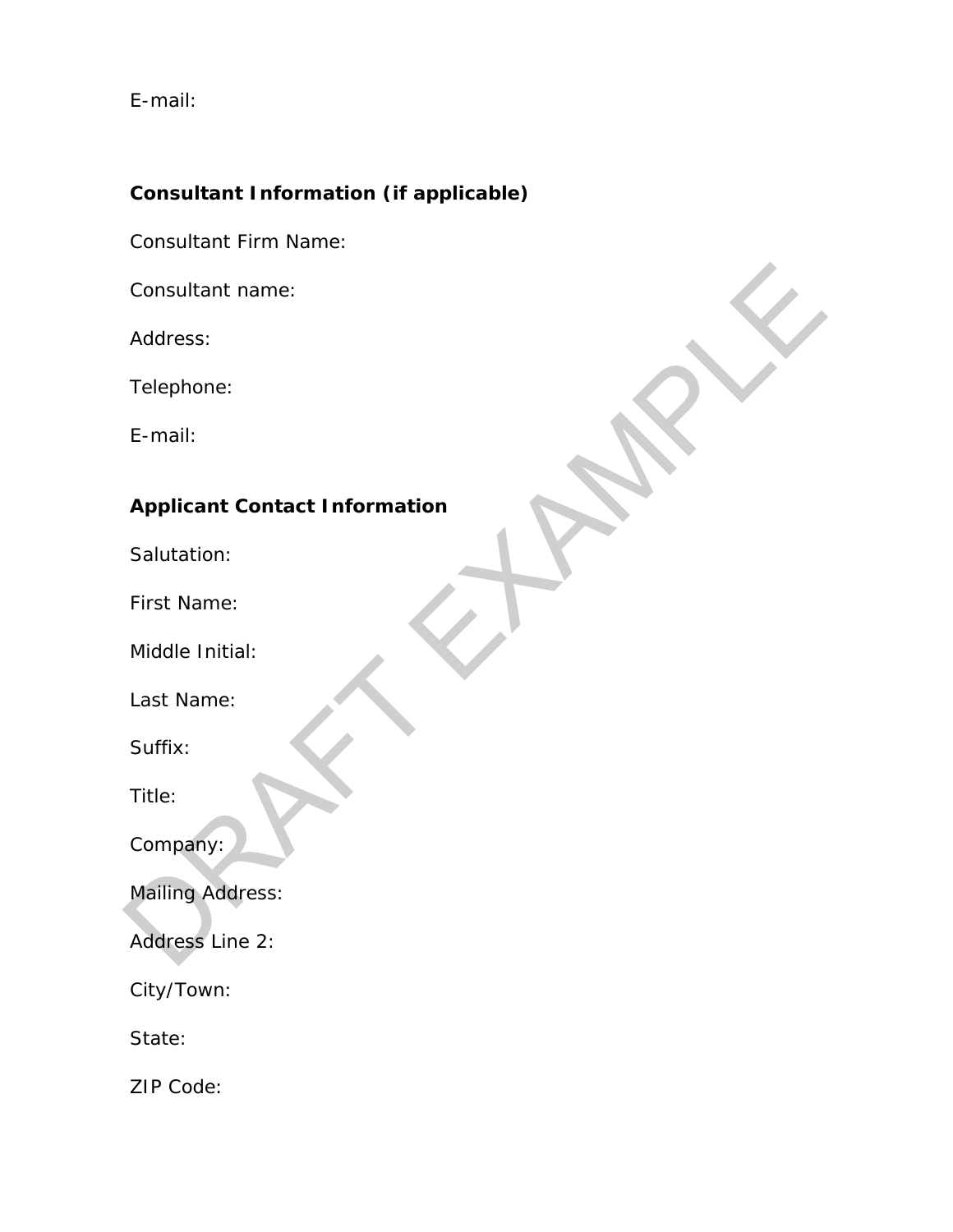Telephone Number:

Fax Number:

Email Address:

# **Project Information**

# **Project Location**

The project location is unknown.

# **Site and Project Information**

Please provide a narrative description as fully and precisely as possible of the remediation and proposed redevelopment project.

This should include, but is not limited, to:

- A description of the contamination that currently exists on the site; Project Information<br>
The project location<br>
The project location is unknown.<br>
Site and Project Information<br>
Please provide a narrative description as fully and precisely as<br>
possible of the remediation and proposed redevelo
	- The proposed investigation, assessment and remedial activities to address the contamination;
	- Current use of the site;
	- Site acquisition (if applicable);
	- Current interest for redevelopment;
	- The proposed redevelopment that will take place on the site following its remediation;
	- Construction or redevelopment plans; and,
	- Proposed future use(s) by the applicant.

Is one of the following statements true regarding the project?

- Preliminary site assessment and site investigation have already been completed.
- Preliminary site assessment and site investigation are not necessary (demolition, asbestos abatement, PCB removal, contaminated wood or paint removal or other infrastructure remedial activities may not require site assessment or site investigation)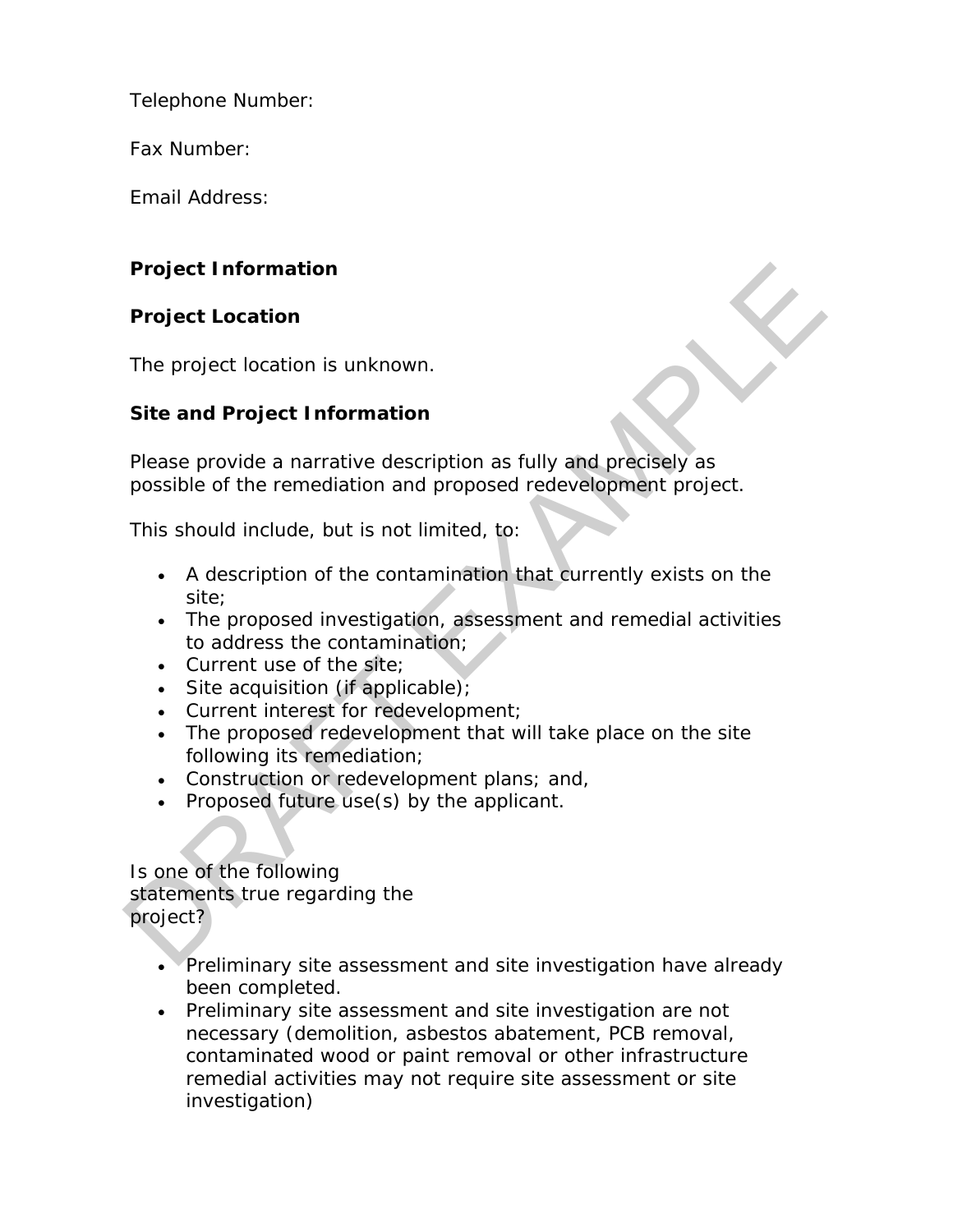Upon remediation of the site, please indicate what type of project is proposed to be developed on the remediated site?

Please discuss the site's current zoning status:

Is the site currently zoned for the proposed end use?

Does the site plan have approval from the host municipality?

Have all local, state and Federal approvals necessary to advance the project been received?

Are the public utilities required for the redevelopment project already available at the site?

Please discuss any alignment between the proposed project and the municipality's or county's existing land use and redevelopment plans. If possible, please provide a link to the municipality or county's existing land use and redevelopment plans as part of the description, or provide the plans as an attachment to the application. Is the site currently zoned for<br>
the proposed end use?<br>
Does the site plan have<br>
approval from the host<br>
approvals necessary to advance<br>
the project been received?<br>
Are the public utilities required<br>
for the reductionent p

Has property access been secured?

Does the project involve the development of a **food delivery source**?

A **food delivery source** means access to nutritious foods, such as fresh fruits and vegetables, through grocery operators, including, but not limited to: a full service supermarket or grocery store, and other healthy food retailers of at least 10,000 square feet, including, but not limited to, a prepared food establishment selling primarily nutritious ready-to-serve meals.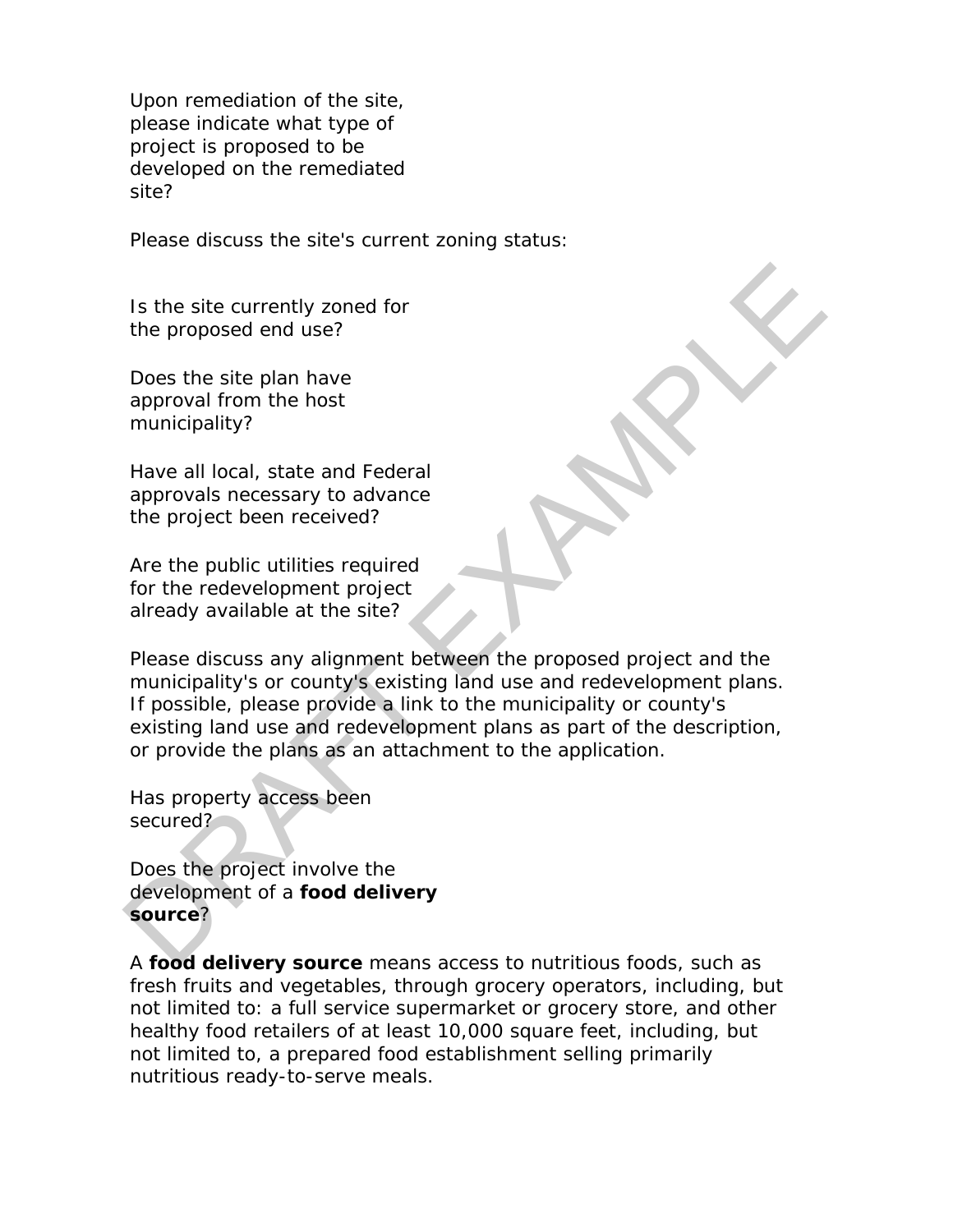Does the project involve the development of a **health care or health services center** of at least 10,000 sq. ft. of space devoted to primary health care or health services?

Does the project involve the development of a **tourism destination project**?

A **tourism destination project** is a non-gaming business facility that will be among the most visited privately owned or operated tourism or recreation sites in the State. ? Desiste project involve in<br>
development of a tourism<br>
development of a tourism<br>
destination project?<br>
A tourism destination project is a non-gaming business facility<br>
that will be among the most visited privately owned or

Does the project include electric vehicle charging station installation in at least 25 percent of the parking spaces located at the redevelopment project?

Does the proposed project include a parking area that can be converted to commercial space (i.e. smart growth parking) if there a decrease in demand for parking?

Does the project include the development of an incubator facility or other type of collaborative workspace?

Does the project involve the revitalization of a **historic structure**?

A **historic structure** is an income-producing structure or a site associated with the history of New Jersey that is on the State or National Register of Historic Places or is eligible for placement on the State or National Register.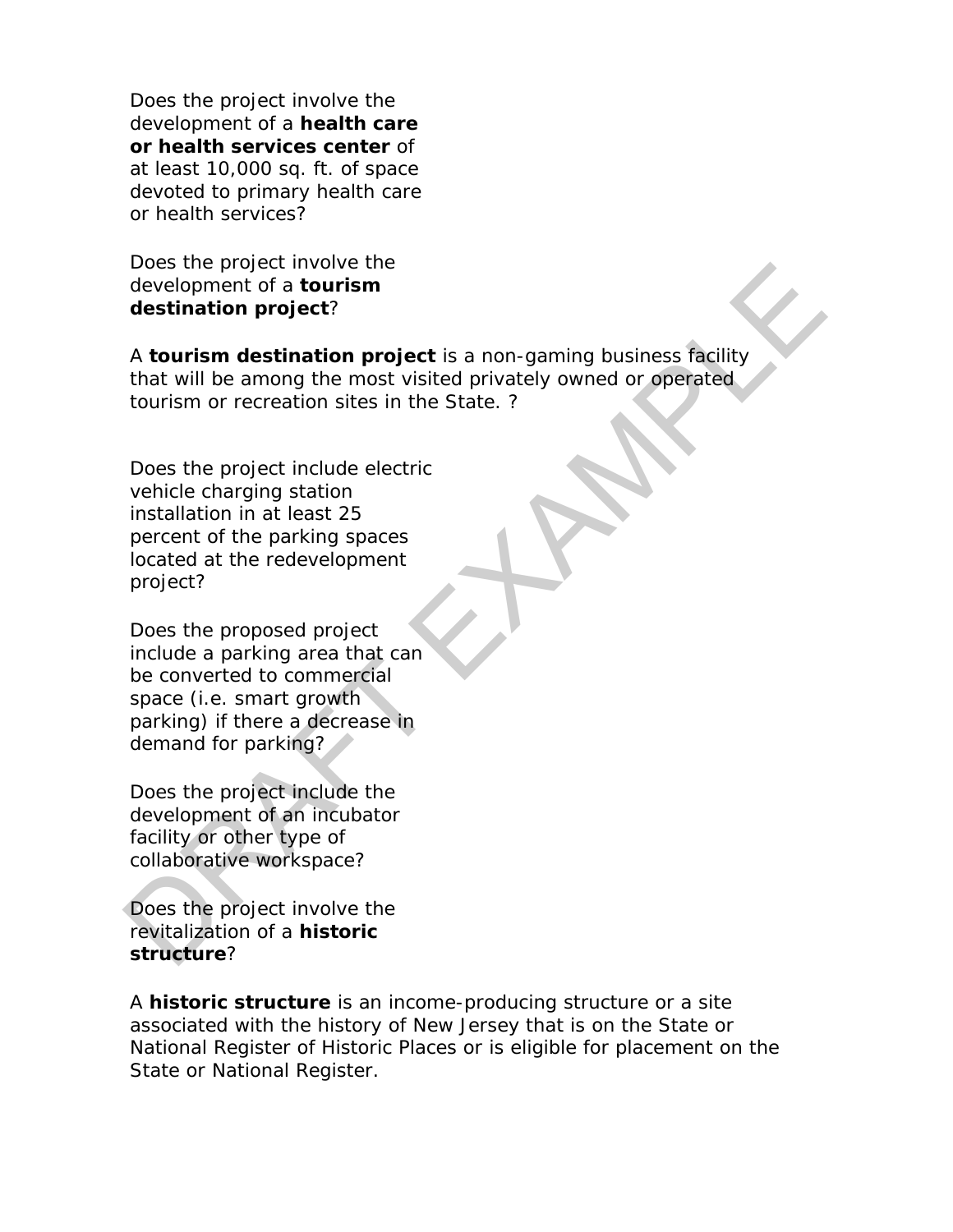#### **Brownfields Loan Program Scoring Criteria**

#### **Economic Benefits**

Is the project within a one-half mile radius, with bicycle and pedestrian connectivity, to the mid-point of a New Jersey Transit Corporation, Port Authority Transit Corporation, or Port Authority Trans-Hudson Corporation rail, bus, or ferry station, including all light rail stations, or a high frequency bus stop as certified by the New Jersey Transit Corporation? pees since the project of the project state of the project state of the project state of the project of the project of the project of the project of the project of the project of the project of the project of the project o

Please provide the municipality's existing tax base and detail the projected tax revenues to be generated by the project when completed, or other economic benefits associated with the project.

Please indicate the number of estimated new permanent full time jobs that are expected to be created following the redevelopment of the site:

Please indicate the number of construction jobs that are expected to be created as a result of the project:

Please indicate the estimated capital investment that is expected to be generated as a result of the redevelopment of the project site?

Will the project, once completed, have an ability to grow the number of small businesses or attract employers to the municipality/region?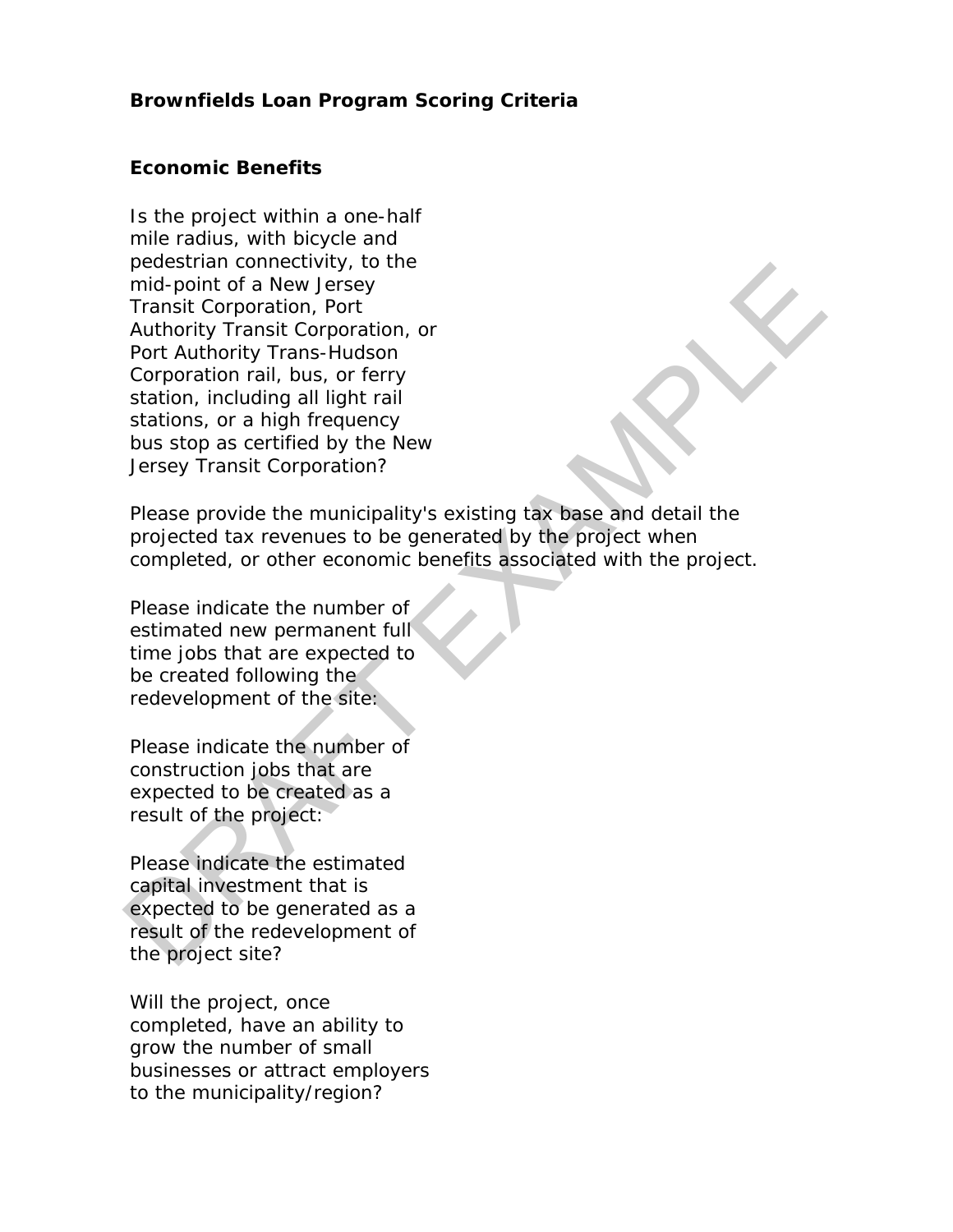Does the proposed redevelopment project include a plan to hire local residents?

Will the primary use of the redeveloped project site be related to an innovation economy industry such as information and high-tech, life sciences, clean energy, advanced manufacturing, advanced transportation and logistics, finance and insurance, and non-retail food and beverage?

#### **Stakeholder Engagement Strategy**

Please provide a detailed description of and to what extent the applicant has developed a meaningful stakeholder engagement strategy with the community for the project site, including for both remediation and redevelopment.

Has the project been discussed in an open public meeting of the host municipality, in which an opportunity for public comment was made available, or is the project scheduled to be discussed in an open public meeting of the host municipality, in which an opportunity for public comment will be made available? ecolony moustry such as<br>
information and high-tech, life<br>
information and high-tech, life<br>
sciences, clean energy,<br>
advanced transportation and<br>
logistics, finance and insurance,<br>
and non-retail food and<br>
beverage?<br> **Stake** 

# **Public Health and Environmental Benefits:**

Will the project address an unmet neighborhood, municipal and/or regional need?

Does the redevelopment of the site include features that will promote or enhance walkability or bikeability?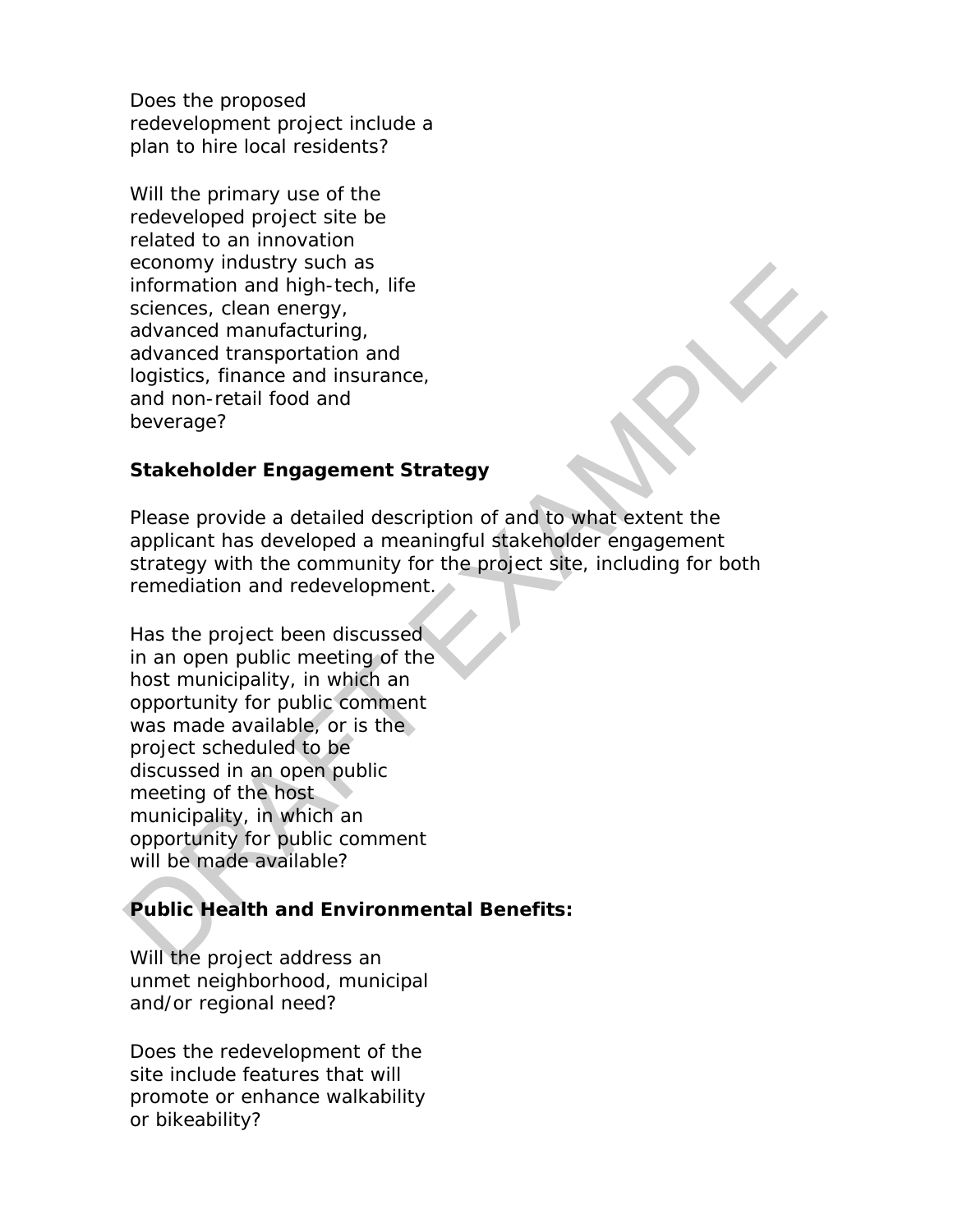Does the proposed project incorporate higher standards to address sea level rise, increased temperatures, changes in groundwater tables, increased rainfall intensity, or other climate impacts that may affect the performance of the site in the future?

Does the project include sustainable practices the applicant will follow during the awarded phases of the project that would include incorporation of energy efficiency and or green energy.

If applicable, please describe any other public health and environmental benefits applicable to the project.

Please provide any information the applicant may be aware of regarding whether a prior use was related to the site contamination, or how and when the current or suspected environmental condition was caused. the purion twill follow during the<br>
the future?<br>
Does the project include<br>
sustainable practices the<br>
awarded phases of the project<br>
that would include incorporation<br>
green energy efficiency and or<br>
green energy.<br>
If appli

#### **Viability & Need for Financing**

Please describe why the Brownfields Loan is necessary to advance the project.

If applicable, please list any strategic partners involved with the project and documentation demonstrating a history of successfully completing projects of similar size/scope.

Is the applicant the owner of the brownfield property?

To be eligible for a Brownfields Loan, the applicant must provide an owner equity contribution, to the project, equal to a minimum of 10% of the appraised value of the property in a remediated state.

*\* Equity includes cash, development fees, costs for remediation and redevelopment project feasibility incurred within the 12 months prior to*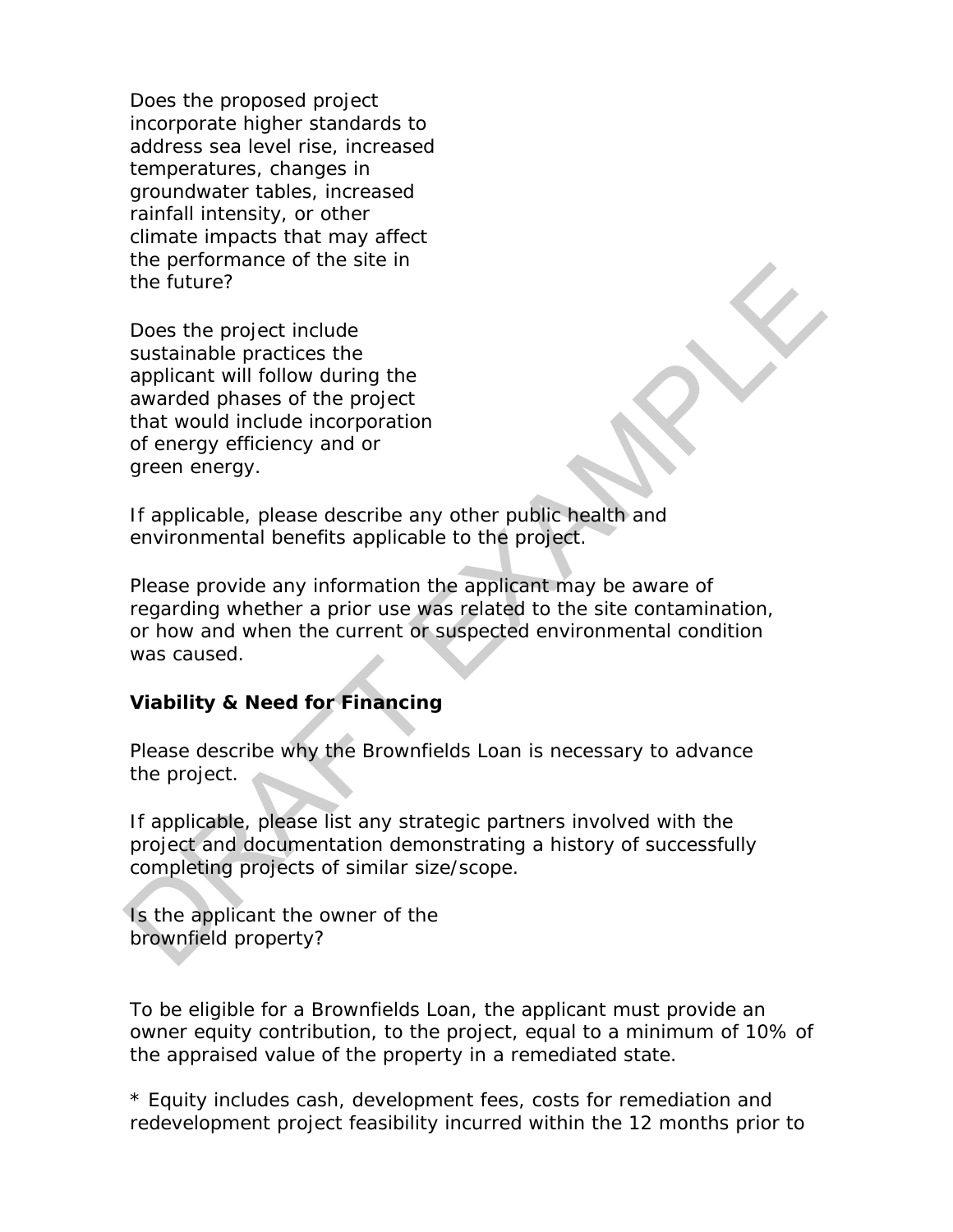*application, property value less any mortgages or liens, and the portion of the developer's fee that is delayed for a minimum of five years, and any other investment by the developer in the remediation or redevelopment project deemed acceptable by the Authority. Federal, state and local grant and federal and state tax credits are not considered equity.*

Please describe how (and in what form) the applicant intends to make this contribution to the project. The applicant may be asked to provide more information to substantiate how this 10% equity contribution requirement will be satisfied. Please describe how (and in what form) the applicant intends to make<br>this contribution to the project. The applicant may be asked to provide<br>more information to substantiate how this 10% equity contribution<br>requirement wil

Please describe the current status of the property?

Are there any DEP or EPA enforcement actions currently related to the site?

# **Project Costs**

**Please enter applicable costs:** 

| Total Cost: | \$0 |
|-------------|-----|
|             |     |

# **New Jersey Economic Development Authority Legal Questionnaire**

Persons (entities or individuals) applying for NJEDA programs are subject to the Authority's Disqualification/Debarment Regulations (the "Regulations"), which are set forth in N.J.A.C. 19:30-2.1, *et seq*. Applicants are required to answer the following background questions ("Legal Questionnaire")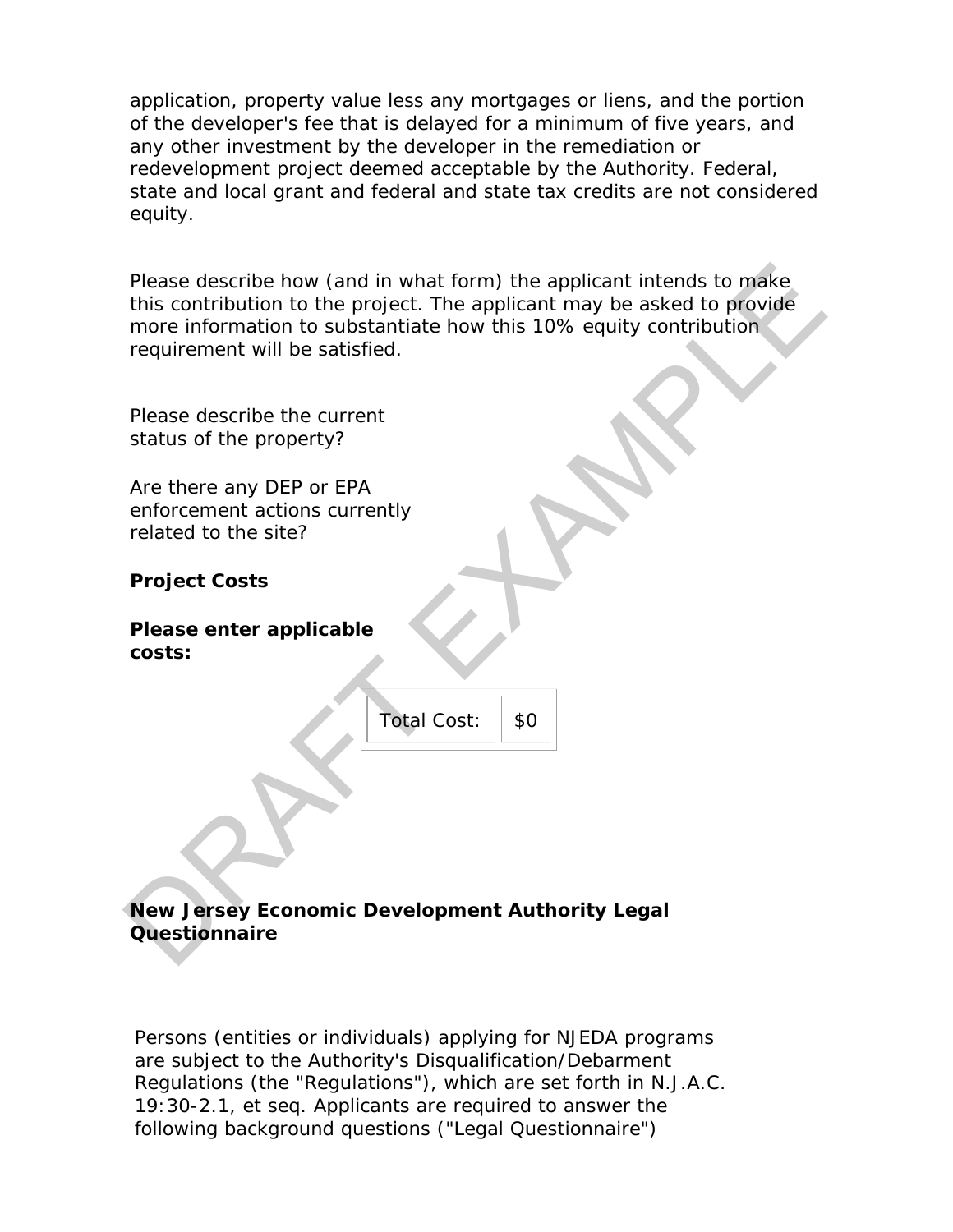pertaining to causes that may lead to debarment, disqualification, or suspension from eligibility under the Regulations and Executive Orders 34 (Byrne 1976) and 189 (Kean 1988) after consideration of all relevant mitigating factors. Governmental entities are not required to submit this Legal Questionnaire and may leave it empty.

#### *Note that this form has recently been modified. Please review in its entirety prior to providing any responses or certifications.*

# **DEFINITIONS**

Notwithstanding any terms defined elsewhere or otherwise herein, the following definitions shall govern in responding to this Legal Questionnaire:

"Affiliates" means any entities or persons having an overt or covert relationship such that any one of them directly or indirectly controls or has the power to control another. For the purposes of application for, or ongoing compliance with, Authority-administered programs, this includes: **Note that this form has recently been modified. Please<br>
review in its entirety prior to providing any responses or<br>
certifications.**<br>
DEFINITIONS<br>
Notwithstanding any terms defined elsewhere or otherwise<br>
therein, the fol

- any entities or persons having an ownership interest in Applicant of 10% or greater;
- any entities in which Applicant holds an ownership interest of 10% or greater; and
- any entities that are named in the application and/or agreement, or that will receive a direct benefit from the financing, incentive, or other agreement with the Authority.

"Legal Proceedings" means any civil, criminal, or administrative proceedings in a State or Federal court or administrative tribunal in the United States or any territories thereof.

# **RELEVANT TIMEFRAMES**

Responses should be given based on the following "look-back" periods:

- For civil matters, those that were either pending or concluded within 5 years of the reporting date;
- For criminal matters, those that were either pending or concluded within 10 years of the reporting date;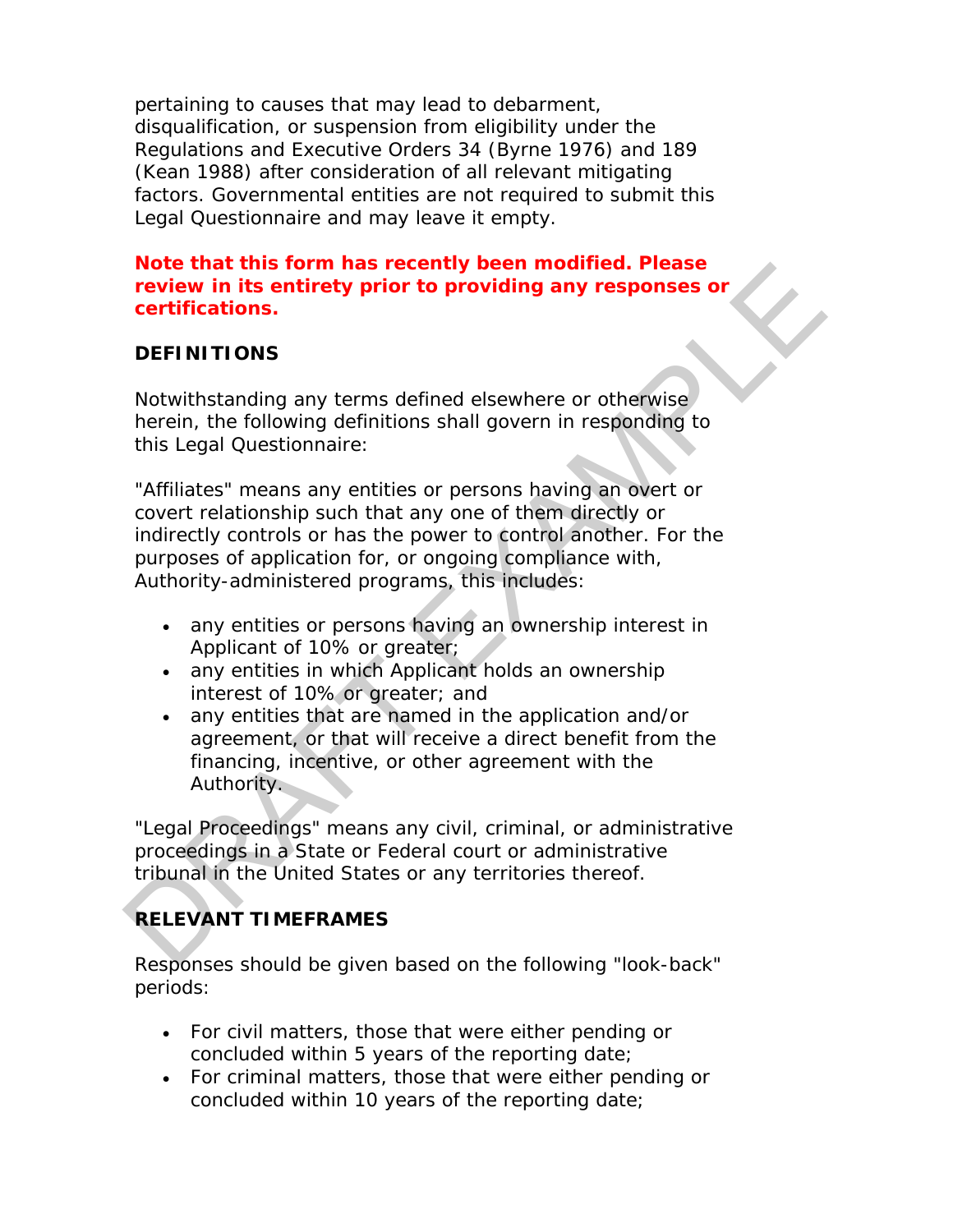- For environmental regulatory matters, those that were either pending or concluded within 10 years of the reporting date; and
- For all other regulatory matters, those that were either pending or concluded within 5 years of the reporting date.

Note that in cases where Applicant has previously submitted and certified a legal questionnaire to the Authority, the Applicant may refer to its prior legal questionnaire and report only those matters that are new or have changed in status since the date of last reporting.

#### **Part A. Past Proceedings**

**Has Applicant, or any officers or directors of Applicant, or any Affiliates of Applicant, been found or conceded or admitted to being guilty, liable or responsible in any Legal Proceeding, or conceded or admitted to facts in any Legal Proceedings that demonstrate responsibility for any of the following violations or conduct? (Any civil or criminal decisions or verdicts that have been vacated or expunged need not be reported.)** Note that meass where applicant has previously submitted<br>and certified a legal questionnaire to the Authority, the<br>Applicant may refer to its prior legal questionnaire and report<br>only those matters that are new or have cha

 1. Commission of a criminal offense as an incident to obtaining or attempting to obtain a public or private contract, or subcontract there under, or in the performance of such contract or subcontract.

 2. Violation of the Federal Organized Crime Control Act of 1970, or commission of embezzlement, theft, fraud, forgery, bribery, falsification or destruction of records, perjury, false swearing, receiving stolen property, obstruction of justice, or any other offense indicating a lack of business integrity or honesty.

 3. Violation of the Federal or State antitrust statutes, or of the Federal Anti-Kickback Act (18 U.S.C. 874).

 <sup>4.</sup> Violation of any law governing the conduct of elections of the Federal Government, State of New Jersey or of its political subdivision.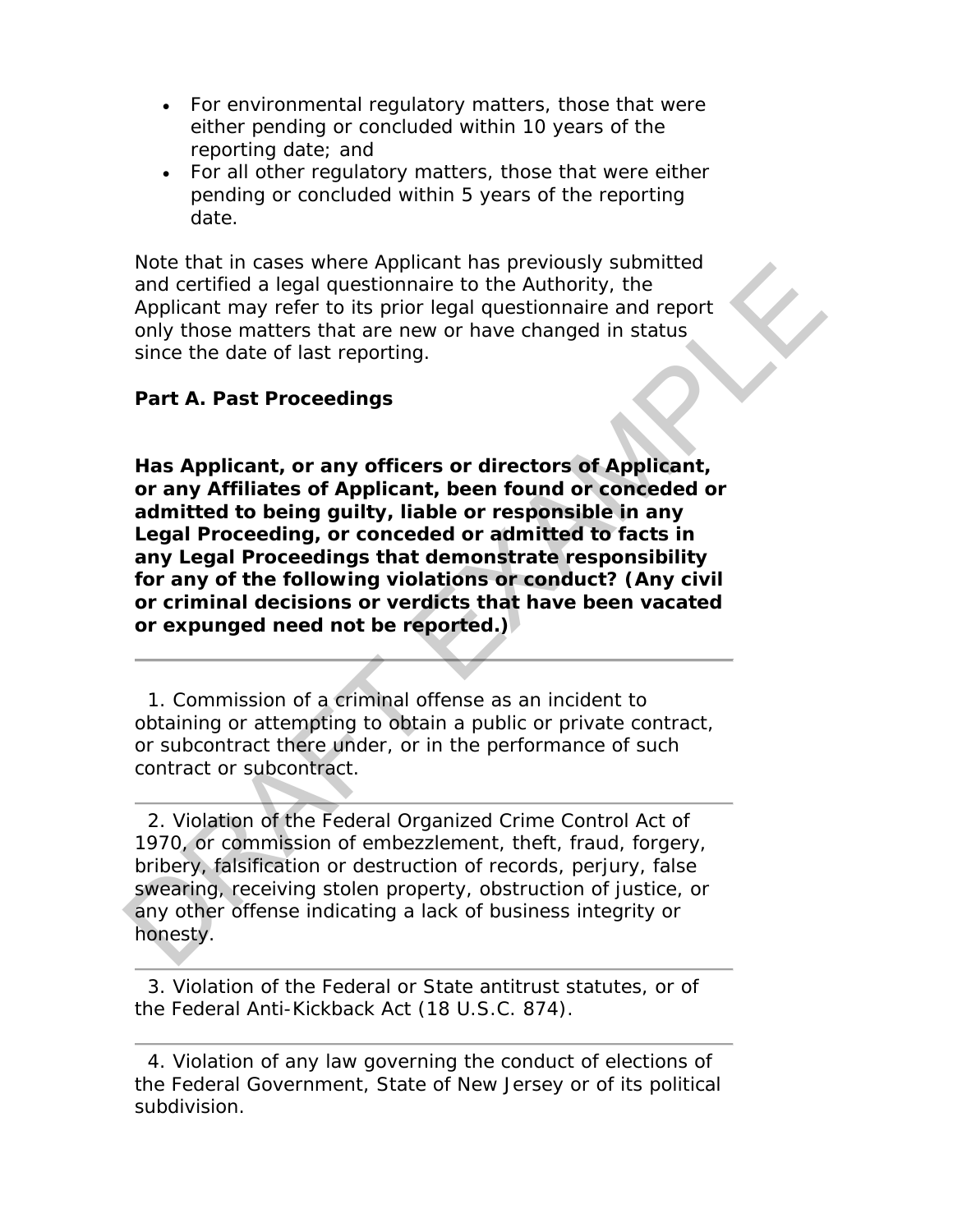5. Violation of the "Law Against Discrimination" (P.L. 1945, c169, N.J.S.A 10:5-1 et seq., as supplemented by P.L. 1975, c127), or of the act banning discrimination in public works employment (N.J.S.A 10:2-1 et seq.) or of the act prohibiting discrimination by industries engaged in defense work in the employment of persons therein (P.L. 1942, c114, N.J.S.A 10:1- 10, et seq.).

 6. To the best of your knowledge, after reasonable inquiry, violation of any laws governing hours of labor, minimum wage standards, prevailing wage standards, discrimination in wages, or child labor.

 7. To the best of your knowledge, after reasonable inquiry, violation of any law governing the conduct of occupations or professions of regulated industries.

 8. Debarment by any department, agency, or instrumentality of the State or Federal government.

 9. Violation of the Conflict of Interest Law, N.J.S.A. 52:13D-12 *et seq*., including any of the following prohibitions on vendor activities representing a conflict of interest, or failure to report a solicitation as set forth below:

- i. No person shall pay, offer or agree to pay, either directly or indirectly, any fee, commission, compensation, gift, gratuity, or other thing of value of any kind to any Authority officer or employee or special Authority officer or employee, as defined by N.J.S.A 52:13D-13(b) and (e), with which such person transacts or offers or proposes to transact business, or to any member of the immediate family as defined by  $N.J.S.A$  52:13D-13(i), of any such officer or employee, or partnership, firm, or corporation with which they are employed or associated, or in which such officer or employee has an interest within the meaning of N.J.S.A 52:13D-13(g). 10, <u>et seq.</u>).<br>
6. To the best of your knowledge, after reasonable inquiry,<br>
volation of any laws governing hours of labor, minimum wages<br>
standards, prevailing wage standards, discrimination in wages,<br>
or child labor.<br>
	- ii. The solicitation of any fee, commission, compensation, gift, gratuity or other thing of value by any Authority officer or employee or special Authority officer or employee from any person shall be reported in writing by the person to the Attorney General and the NJEDA Ethics Liaison Officer.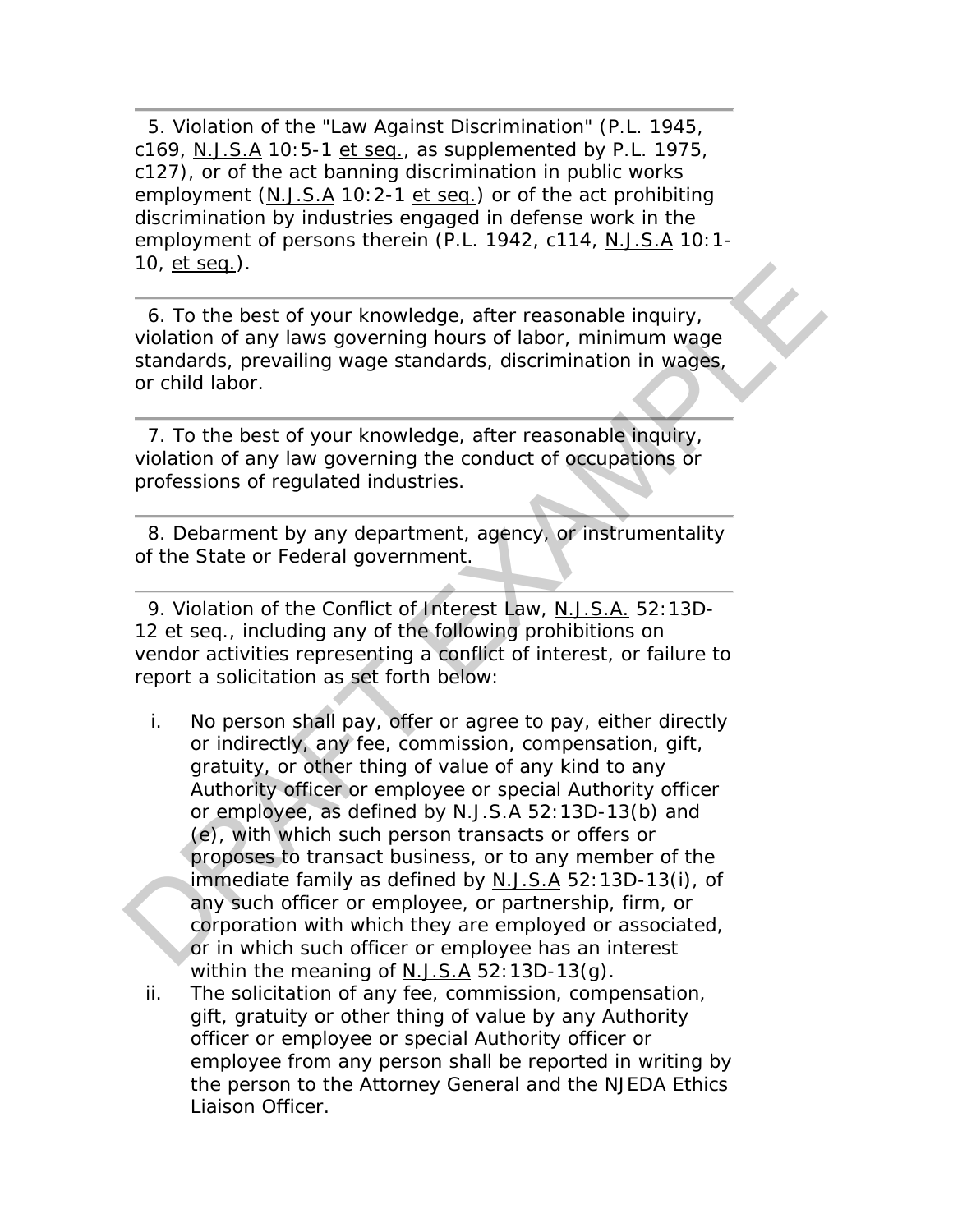- iii. No person may, directly or indirectly, undertake any private business, commercial or entrepreneurial relationship with, whether or not pursuant to employment, contract or other agreement, express or implied, or sell any interest in such person to, any Authority officer or employee or special Authority officer or employee having any duties or responsibilities in connection with the purchase, acquisition or sale of any property or services by or to the Authority, or with any person, firm or entity with which he or she is employed or associated or in which he or she has an interest within the meaning of N.J.S.A 52:13D-13(g). Any relationships subject to this subsection shall be reported in writing to the Executive Commission on Ethical Standards, which may grant a waiver of this restriction upon application of the Authority officer or employee or special Authority officer or employee upon a finding that the present or proposed relationship does not present the potential, actually or appearance of a conflict of interest. connection with the purchase, acquisition or sale or any property or services by or to the Authority, or with any person, firm or criticly with which he or she is semployed or associated or in which heads and interparted w
	- iv. No person shall influence, or attempt to influence or cause to be influenced, any Authority officer or employee or special Authority officer or employee in his or her capacity in any manner which might tend to impair the objectivity or independence of judgment of the officer or employee.
	- v. No person shall cause or influence, or attempt to cause or influence, any Authority officer or employee or special Authority officer or employee to use, or attempt to use, his or her official position to secure unwarranted privileges or advantages for the person or any other person.

 10. Violation of any State or Federal law that may bear upon a lack of responsibility or moral integrity, or that may provide other compelling reasons for disqualification. Your responses to the foregoing question should include, but not be limited to, the violation of the following laws, without regard to whether there was any monetary award, damages, verdict, assessment or penalty, except that any violation of any environmental law in category (v) below need not be reported where the monetary award, damages, etc. amounted to less than \$1 million.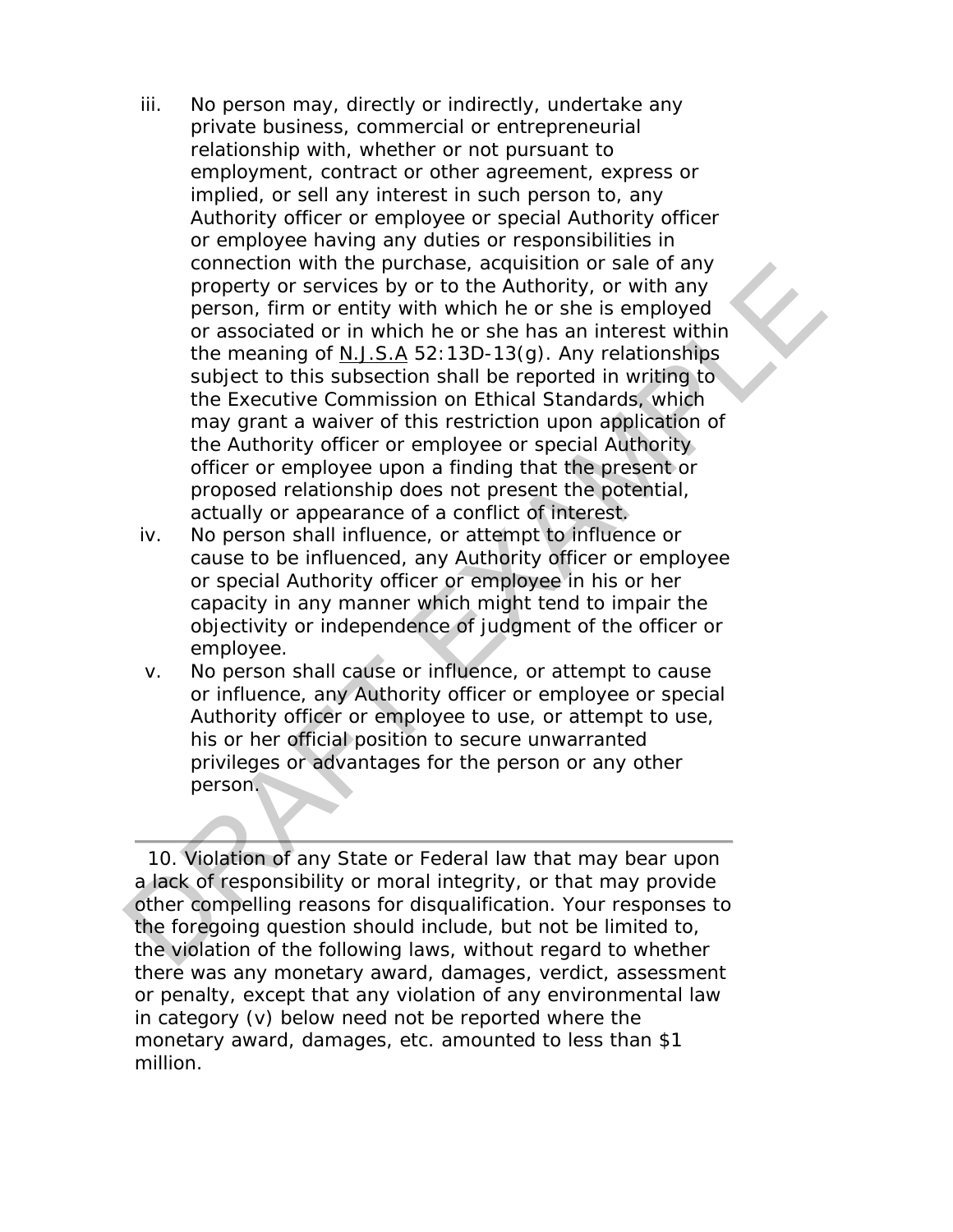- i. Laws banning or prohibiting discrimination or harassment in the workplace.
- ii. Laws prohibiting or banning any form of forced, slave, or compulsory labor.
- iii. The New Jersey Conscientious Employee Protection Act, N. J. Stat. Ann. § 34:19-1 *et seq*., or other "Whistleblower Laws" that protect employees from retaliation for disclosing, or threatening to disclose, to a supervisor or to a public body an activity, policy or practice of the employer, that the employee reasonably believes is in violation of a law, or a rule or regulation issued under the law.
- iv. Securities or tax laws resulting in a finding of fraud or fraudulent conduct.
- v. Environmental laws, where the monetary award, penalties, damages, etc. amounted to more than \$1 million.
- vi. Laws banning anti-competitive dumping of goods.
- vii. Anti-terrorist laws.
- viii. Criminal laws involving commission of any felony or indictable offense under State or Federal law.
- ix. Laws banning human rights abuses.
- x. Laws banning the trade of goods or services to enemies of the United States.

#### Part B. Pending Proceedings

 11. To the best of your knowledge, after reasonable inquiry, are Applicant, or any officers or directors of Applicant, or any Affiliates, a party to pending Legal Proceedings, or the subject of a criminal investigation, wherein any of the offenses or violations described in questions 1-10 above are alleged or asserted against such entity or person? With respect to laws banning or prohibiting discrimination or harassment in the workplace, please provide only information pertaining to any class action lawsuits. visite to detect employer and protect employers from<br>tradiation for disclosing, or threatening to disclose, to a<br>supervisor or to a public body an activity, policy or<br>practice of the employer, that the employer reasonably<br>

If the answer to any of the foregoing questions is affirmative, you must provide the following information as an attachment to the application: (i) the case name and court/administrative agency (including jurisdiction and venue) in which such matters were tried or are pending; (ii) the charges or claims adjudicated or alleged; and (iii) a brief explanation of the circumstances giving rise to such matters. Also, for affirmative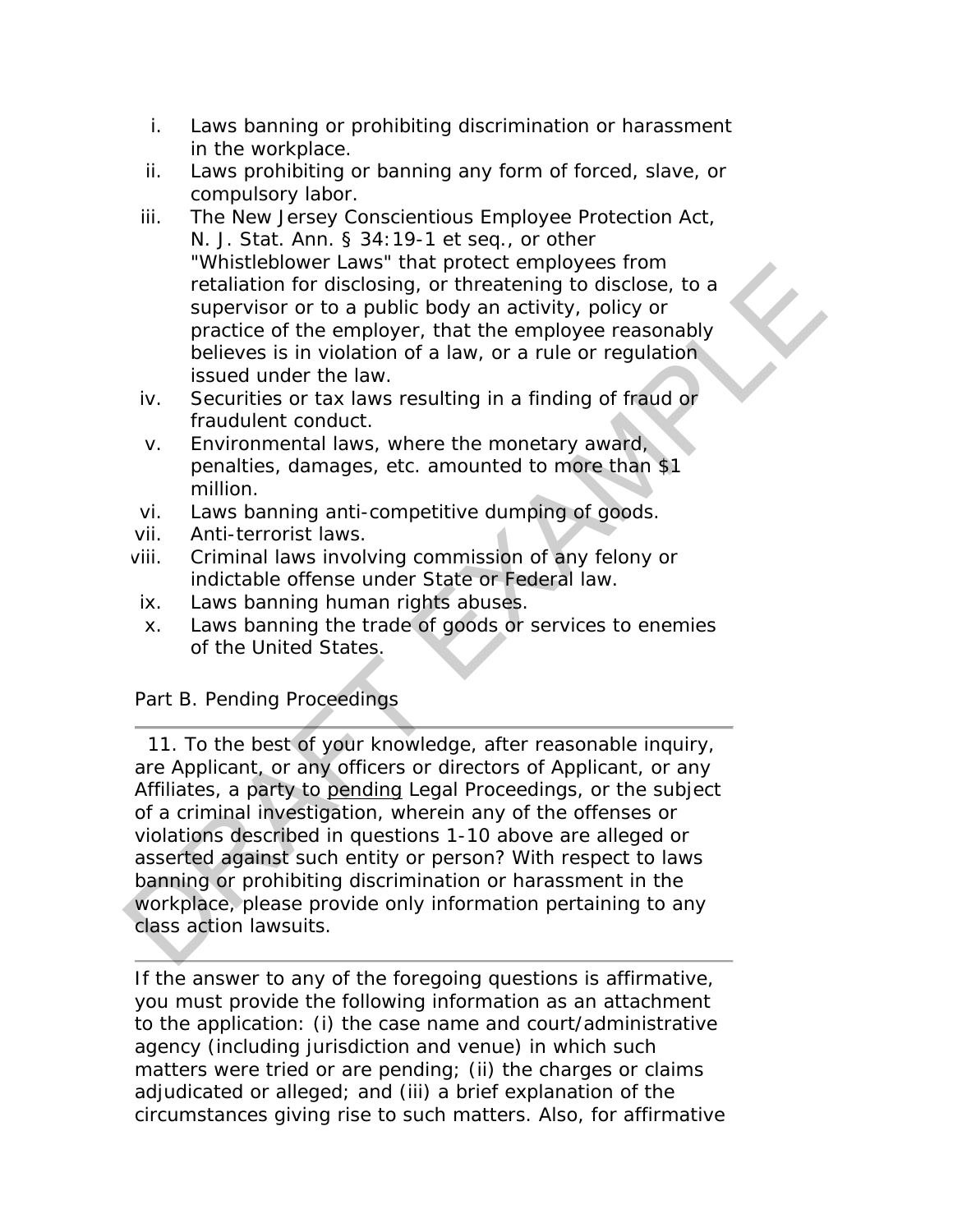answers to question 1-10, please attach copies of document(s) reflecting the final resolution (e.g., final judgments, verdicts, plea bargains, consent orders, administrative findings, or settlement agreements).

Note that an Applicant may refer to or attach specific provisions of a 10-K/Q or other filings with the U.S. Securities and Exchange Commission (SEC); however, the Applicant should be aware that different laws apply to disclosures to the Authority. This means that the Authority does not have the same types of materiality thresholds as the SEC. The Applicant is expected to supplement its SEC filings to ensure that all relevant matters are disclosed to the Authority, including any matters that were below the SEC?s materiality threshold and any matters that may have occurred after its most recent filing. and Exchange Commission (Set D): nowever, the Applicant<br>should be aware that different laws apply to disclosures to the<br>Authority. This means that the Authority does not have the<br>same types of materiality thresholds as the

Please Note: Eligibility is determined based on the information presented in the completed Application. If, at any time while engaged with the Authority the Applicant should become aware of any facts that materially alter or change its answers, or that render any of them incomplete or inaccurate, the Applicant has a duty to promptly report such facts to the Authority in writing.

The Authority reserves the right to require additional clarifying or explanatory information from the Applicant regarding the answers given, to ask additional questions not contained in this Legal Questionnaire, and to perform its own due diligence investigations and searches.

# **Certification of Application**

#### PLEASE NOTE:

Eligibility of financial assistance by the New Jersey Economic Development Authority is determined by the information presented in this application and the required attachments and schedules. Any changes in the status of the proposed project from the facts presented herein could disqualify the project, including but not limited to, the commencement of construction or the acquisition of assets such as land or equipment. Please contact the staff of the EDA before taking any action which would change the status of the project as reported herein. The EDA's regulations and policies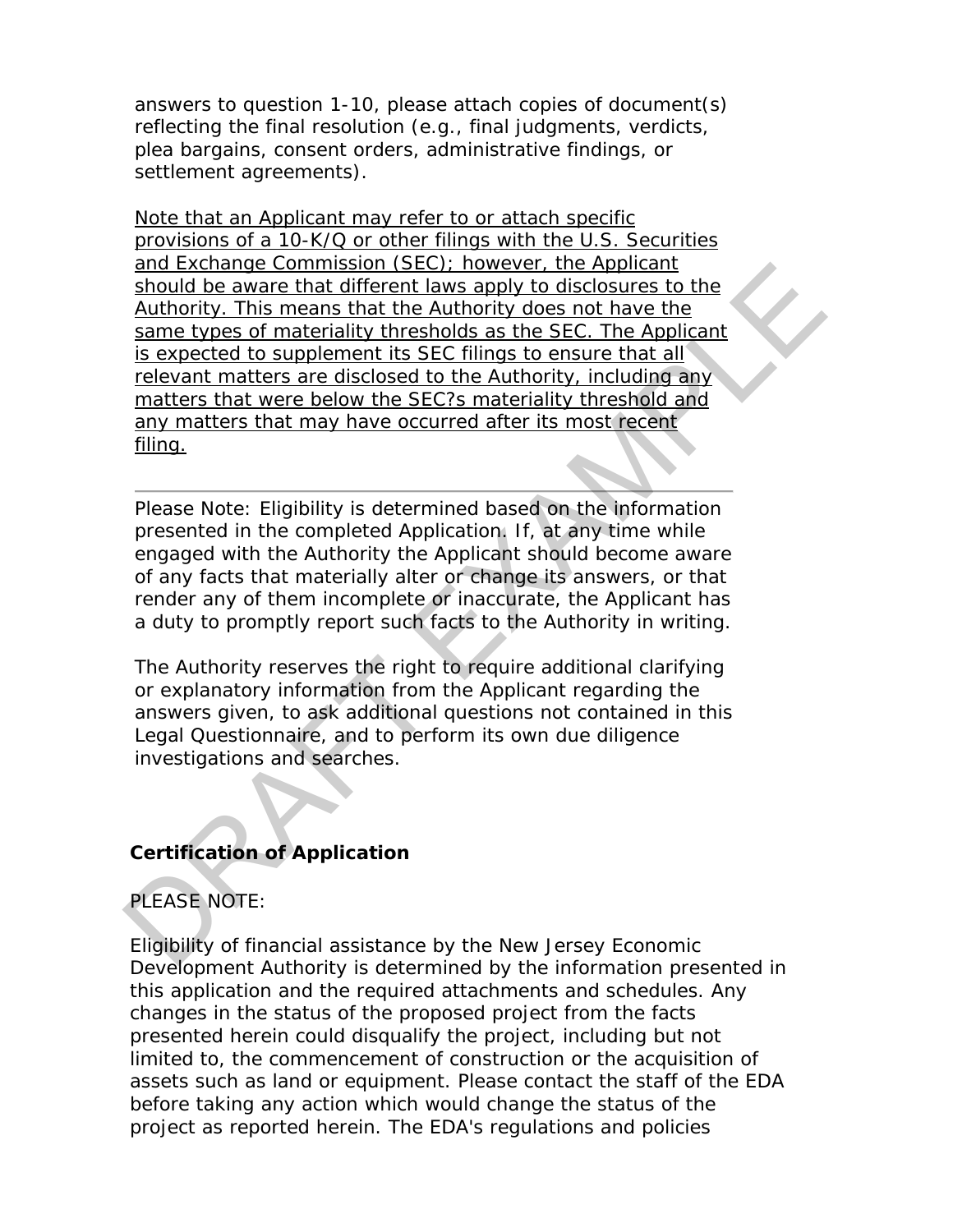regarding the payment of prevailing wages and affirmative action in the hiring of construction workers require the submission of certain reports and certificates and the inclusion of certain provisions in construction contracts. Please consult with the EDA staff for details concerning these matters.(Forms can be found on our website [www.njeda.com/forms\)](https://gcc02.safelinks.protection.outlook.com/?url=http%3A%2F%2Fwww.njeda.com%2Fforms&data=04%7C01%7CWEBMASTER%40NJEDA.COM%7Cf71a191fa0b04ddb243108d8b7364ea6%7Cdef9b6fa35984b48bb720bc384032ea3%7C0%7C0%7C637460791171978034%7CUnknown%7CTWFpbGZsb3d8eyJWIjoiMC4wLjAwMDAiLCJQIjoiV2luMzIiLCJBTiI6Ik1haWwiLCJXVCI6Mn0%3D%7C1000&sdata=w9QAPNHOl52gMP4F%2FVdVlfrIgSfvyILB1eLRDe%2FuKS0%3D&reserved=0)

Only Board Members of the governing board of the particular program for which you are applying, by resolution, may take action to determine project eligibility and to authorize the issuance of funds.

- I, THE UNDERSIGNED, BEING DULY SWORN UPON MY OATH SAY:
	- 1. I have received a copy of the "Regulation on Payment of Prevailing Wages" and the "Affirmative Action Regulation" and am prepared to comply with the requirements contained therein.
- 2. I affirm, represent, and warrant that the applicant has no outstanding obligations to any bank, loan company, corporation, or individual not mentioned in the above application and attachments; that the information contained in this application and in all attachments submitted herewith is to the best of my knowledge true and complete and that the bond/loan applied for herein is not for personal, family, or household purposes. For the minimal of the given may be a state of the particular program for which you are applying, by resolution, may take action<br>to determine project eligibility and to authorize the issuance of funds.<br>
1. THE UNDERSIGNED,
	- 3. This certification provision is for Brownfields Loan Program applicants only: I certify that the redevelopment project has a funding gap, that the applicant has made all good faith efforts to raise additional capital, and that additional capital cannot be raised from other sources.
	- 4. I understand that if such information is willfully false, I am subject to criminal prosecution under N.J.S.A. 2C:28-2 and civil action by the EDA which may at its option terminate its financial assistance.
	- 5. I authorize the New Jersey Department of Law and Public Safety to verify any answer(s) contained herein through a search of its records, or records to which it has access, and to release the results of said research to the EDA.
	- 6. I authorize the EDA to obtain such information including, but not limited to, a credit bureau check as it may require,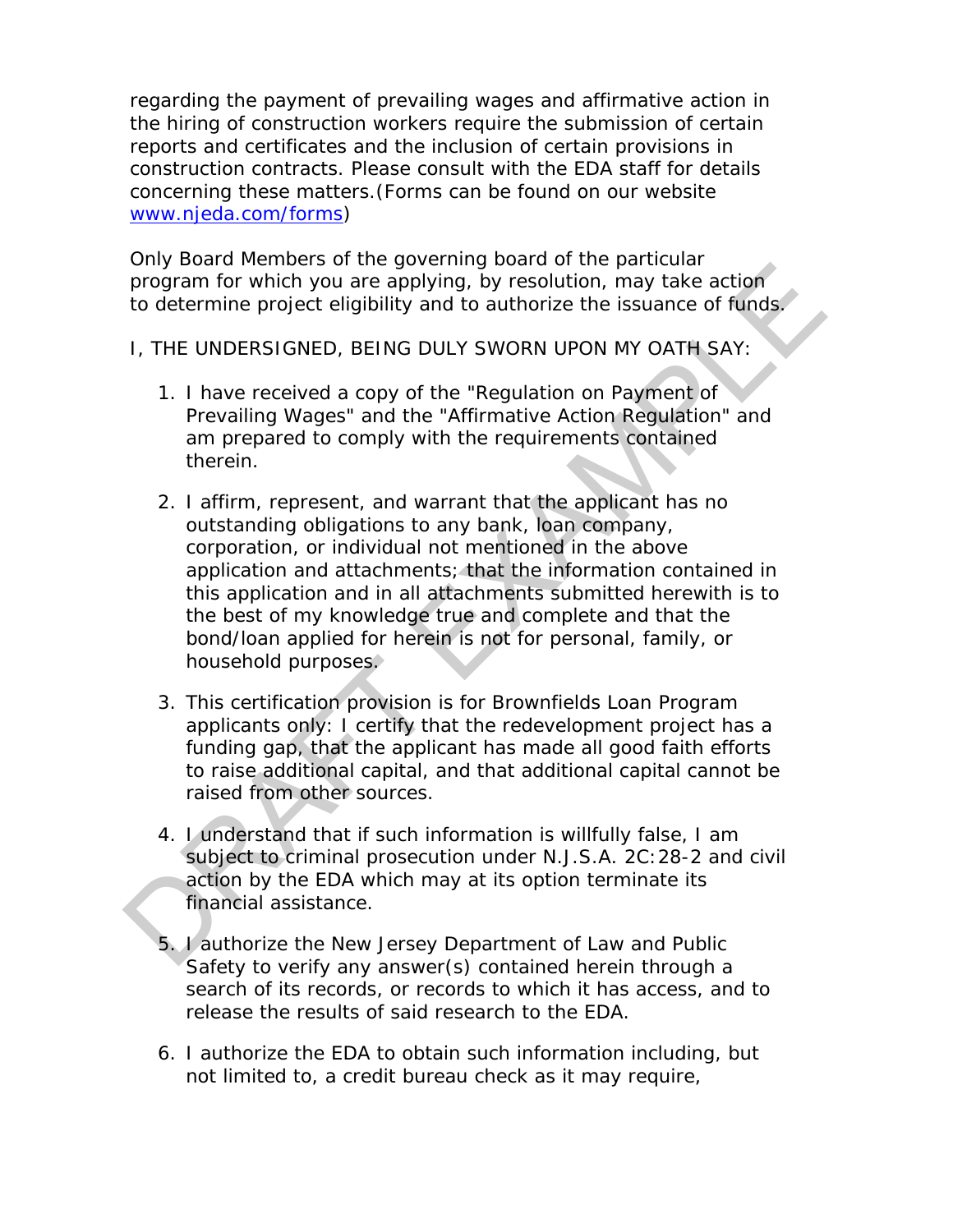covering the applicant and/or its principals, stockholders and/or investors.

- 7. I authorize the EDA to provide information submitted to it by or on behalf of the applicant to any bank or State agency which might participate in the requested financing with the EDA.
- [] I am an Authorized Signer and I accept the terms and conditions.

# **Brownfield Loan Program Application Checklist**

#### Part 1: Required Information

The following information is required attachments for the NJEDA to determine if the project is eligible for the Brownfields Loan.

#### Information

1. Brownfields Loan Certification (signed by authorized representative)

2. Current tax clearance certificate printed in NJ Economic Development Authority's name

(Note: This will remain valid for only 6 months). Tax Clearance Certificates can be obtained by visiting the State of New Jersey's Premier Business Services (PBS) portal online at

https://www16.state.nj.us/NJ\_PREMIER\_EBIZ/jsp/home.jsp

3. Environmental Activity Summary w/ any necessary information attached.

4. Information reflecting site control or path to site control that includes one of the following:

- An executed letter of intent signed by both the applicant and the current site owner.
- Copy of the purchase contract for the proposed site as well as any financing agreements associated with the purchase.
- If property is owned by applicant, submit copy of deed.

5. 5. Property Appraisal, dated within three months of application submittal, showing property value at time of application, as well as value of property in remediated state. 6. Term Sheets or Commitments from any lenders or list of other sources of funding to the project, including any other federal, state or local grants (if applicable). [] I am an Authorized Signer and I accept the terms and conditions.<br> **Brownfield Loan Program Application Checklist**<br>
Required Information<br>
Illowing information is required attachments for the NJEDA to determine if the<br>
it

Information from lenders should reflect why the full project cost cannot be provided (thus demonstrating a funding gap that the NJEDA Brownfields Loan would fill) 7. Timeline & Construction Schedules for both the remediation phase of the project, and the proposed redevelopment phase following completion of remediation. 8. Copy of any contracts between applicant and remediation professionals or contractors undertaking the remediation.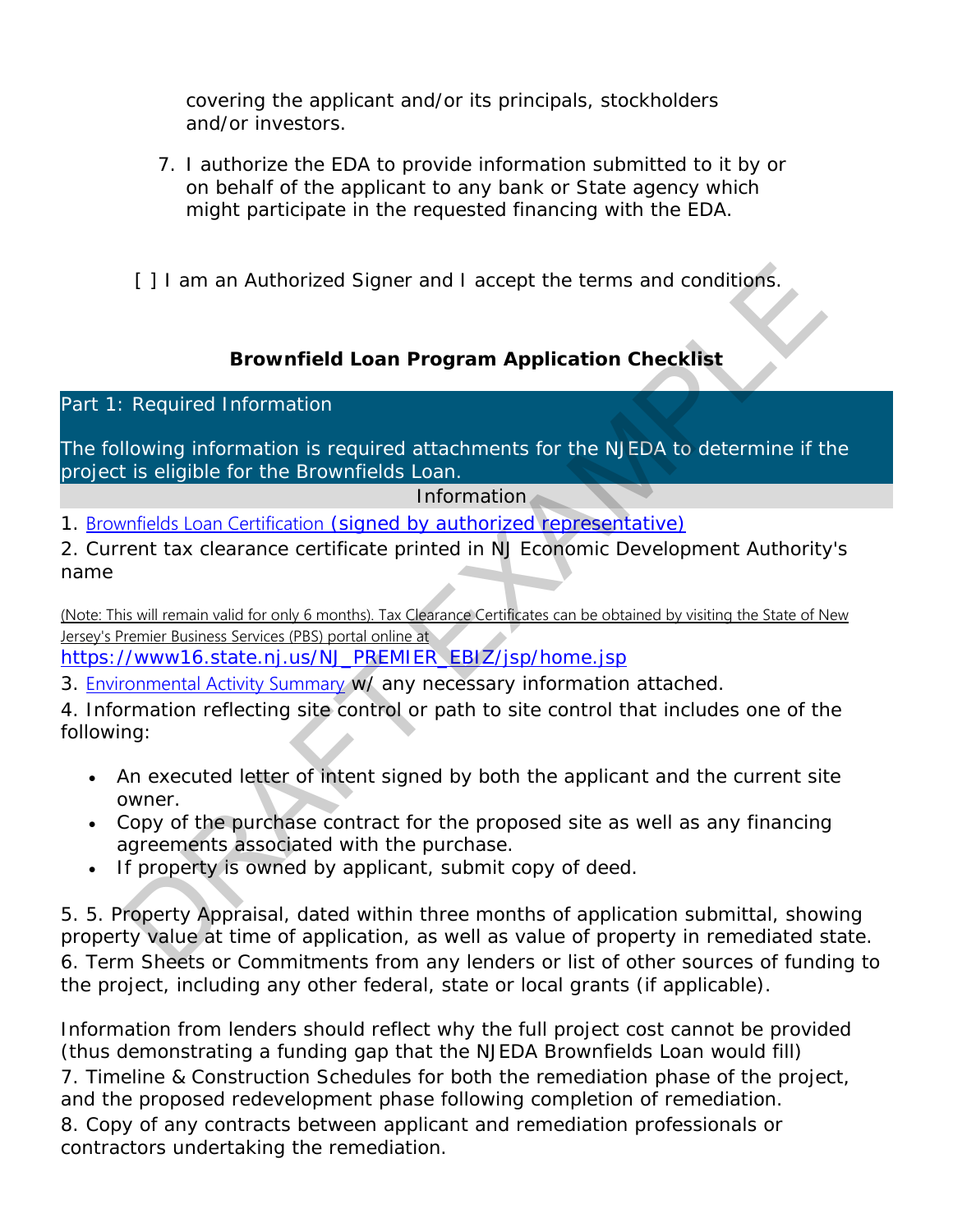9. Any supplemental information the applicant may have that validates that the project includes any of the features for which the applicant is applying for a reduced interest rate.

10. Support Letter from the Mayor (or governing body if position of mayor does not exist) supporting the project and its application to the EDA.

11. If the applicant is a public entity, documentation demonstrating Local Finance Board approval, if applicable.

12. Completed [Notice Regarding Affirmative Action/Prevailing Wage](https://www.njeda.com/getattachment/financing_incentives/Community-Revitalization/Brownfields-Loan-Program/NOTICE-REGARDING-AA-AND-PW-2020-(003).pdf.aspx)[.](https://gcc02.safelinks.protection.outlook.com/?url=https%3A%2F%2Fwww.njeda.com%2Fgetattachment%2Ffinancing_incentives%2FCommunity-Revitalization%2FBrownfields-Loan-Program%2FNOTICE-REGARDING-AA-AND-PW-2020-(003).pdf.aspx&data=04%7C01%7CWEBMASTER%40NJEDA.COM%7Cf71a191fa0b04ddb243108d8b7364ea6%7Cdef9b6fa35984b48bb720bc384032ea3%7C0%7C0%7C637460791172007896%7CUnknown%7CTWFpbGZsb3d8eyJWIjoiMC4wLjAwMDAiLCJQIjoiV2luMzIiLCJBTiI6Ik1haWwiLCJXVCI6Mn0%3D%7C1000&sdata=bj8aCy%2BpwHgoknlZ0mfagRIX7%2F5fqUrKd3E12jdScUQ%3D&reserved=0)

Part 2: Scoring Criteria Information

The NJEDA's Scoring Committee will evaluate all application materials to determine the application's score. Documents, as listed under "Application Checklist Part 2 ? Scoring Criteria Information, are not mandatory, however applicants are strongly encouraged to provide them. The documents listed below may support some of the scoring criterion. Scoring Criteria Information<br>
EDA's Scoring Committee will evaluate all application materials to determination's score. Documents, as listed under "Application Checklist Part 2 ? S<br>
al Information, are not mandatory, howev

Please note that the documents submitted under "Application Checklist Part 2 ? Scoring Criteria Information" must be submitted on or before the application deadline of April 13, 2021. Documents that are submitted after the application deadline will not be considered.

1. Exhibit A: Brownfields Loan Program Detailed Scoring Criteria

Example of Criteria 1: Is the applicant a not for profit?

Documentation validating the status of the applicant as a not-for-profit organization.

Examples of Criteria 4: Consistency Between Project and Local Redevelopment Plans:

Links to or copies of any applicable existing land use and redevelopment plans for the host municipality (and County if applicable).

Site plan approval from the host municipality (if applicable).

Examples of Criteria 5: Economic Benefits

Market and/or Feasibility Study performed the project site, preferably by an independent party, that validates any projected economic benefits for the proposed end use of the site, (i.e. job creation, capital investment or projected tax revenue).

If Market and/or Feasibility Study is not available, other documentation to demonstrate any economic benefits of the redevelopment project, particularly related to job creation, capital investment and projected tax revenue.

Copies of any plans for hiring of local residents and workforce development training for these residents.

Examples of Criteria 6: Project Viability & Need for Financing

Copies of any and all local, state and Federal approvals necessary to advance the project.

Company/applicant overview, background and experiences, including evidence of successful completion of projects similar in size and scope to the proposed project with completion dates listed.

Strategic partners involved with the project and documentation demonstrating a history of successfully completing projects of similar size/scope.

Examples of Criteria 7: Public Health & Environmental Benefits

A letter from the project architect or other authorized representative outlining the energy efficient or green building standards, as outlined on the application.